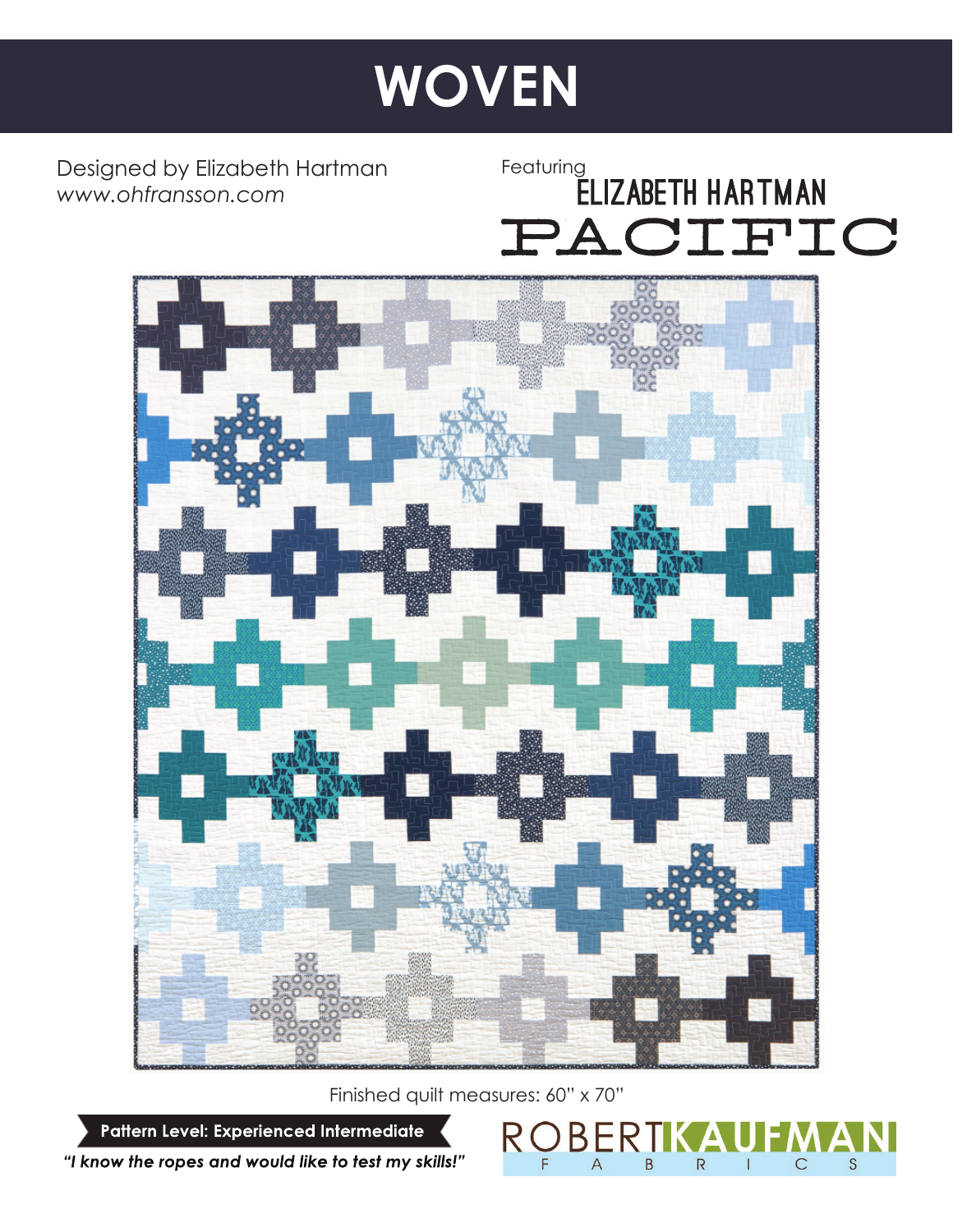# Fabric and Supplies Needed Fabric and Supplies Needed

## *Fabric amounts based on yardage that is 42" wide.*

| Color | <b>Fabric</b> | Name/SKU                    | Yardage                   | Color | <b>Fabric</b> | Name/SKU                        | Yardage                   |
|-------|---------------|-----------------------------|---------------------------|-------|---------------|---------------------------------|---------------------------|
|       | $\forall$     | K001-1339<br>SNOW           | $2-1/2$ yards             |       | J             | K001-458<br><b>STORM</b>        | fat eighth<br>or 1/4 yard |
|       | $\sf B$       | K001-1071<br>CHARCOAL       | fat eighth<br>or 1/4 yard |       | $\sf K$       | K001-483<br><b>ULTRA MARINE</b> | fat eighth<br>or 1/4 yard |
|       | $\mathsf{C}$  | K001-1101<br><b>DELFT</b>   | fat eighth<br>or 1/4 yard |       | L             | K001-484<br>ASTRAL              | fat eighth<br>or 1/4 yard |
|       | $\mathsf{D}$  | K001-1321<br>SAGE           | fat eighth<br>or 1/4 yard |       | M             | AZH-15453-231<br>NIGHTFALL      | fat eighth<br>or 1/4 yard |
|       | $\mathsf E$   | K001-1328<br>SEAFOAM        | fat eighth<br>or 1/4 yard |       | $\mathsf{N}$  | AZH-15456-231<br>NIGHTFALL      | fat eighth<br>or 1/4 yard |
|       | $\mathsf F$   | K001-1389<br><b>WINDSOR</b> | fat eighth<br>or 1/4 yard |       | $\bigcirc$    | AZH-15453-213<br><b>TEAL</b>    | fat eighth<br>or 1/4 yard |
|       | G             | K001-1513<br>SKY            | fat eighth<br>or 1/4 yard |       | $\mathsf P$   | AZH-15453-304<br>SHADOW         | fat eighth<br>or 1/4 yard |
|       | $\mathsf H$   | K001-152<br><b>CLOUD</b>    | fat eighth<br>or 1/4 yard |       | $\mathsf{Q}$  | AZH-15456-63<br>SKY             | fat eighth<br>or 1/4 yard |
|       |               | K001-444<br><b>FOG</b>      | fat eighth<br>or 1/4 yard |       | $\mathsf{R}$  | AZH-15456-184<br>CHARCOAL       | fat eighth<br>or 1/4 yard |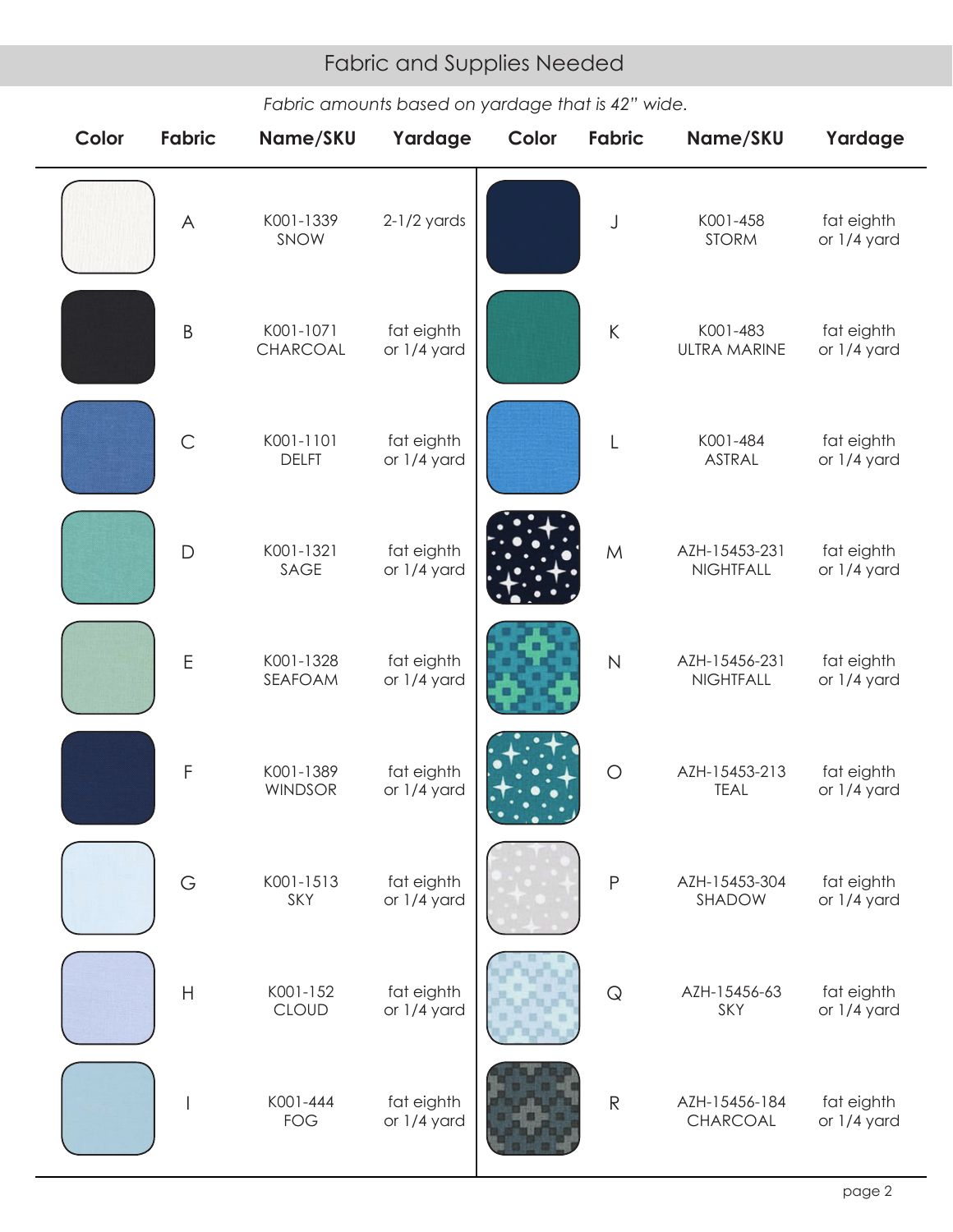# Fabric and Supplies Needed Fabric and Supplies Needed

| Color                                                                      | <b>Fabric</b> | Name/SKU                    | Yardage                   | Color | <b>Fabric</b> | Name/SKU                                                           | Yardage                   |
|----------------------------------------------------------------------------|---------------|-----------------------------|---------------------------|-------|---------------|--------------------------------------------------------------------|---------------------------|
|                                                                            | $\mathsf{S}$  | AZH-15874-51<br><b>JADE</b> | fat eighth<br>or 1/4 yard |       | $\vee$        | AZH-15875-300<br><b>STORM</b>                                      | fat eighth<br>or 1/4 yard |
|                                                                            | T             | AZH-15874-336<br><b>FOG</b> | fat eighth<br>or 1/4 yard |       | W             | AZH-15876-186<br><b>SILVER</b>                                     | fat eighth<br>or 1/4 yard |
|                                                                            | $\cup$        | AZH-15875-9<br><b>NAVY</b>  | fat eighth<br>or 1/4 yard |       | $\chi$        | AZH-15876-248<br><b>MARINE</b>                                     | fat eighth<br>or 1/4 yard |
| Copyright 2016, Robert Kaufman<br>For individual use only - Not for resale |               |                             |                           |       |               | You will also need:<br>4 yards for backing<br>5/8 yard for binding |                           |

#### *Fabric amounts based on yardage that is 42" wide.*

## Pattern Notes

Yardages are based on fabric at least 42" wide.

Please read through the pattern before starting your project.

Unless otherwise noted, all seams are sewn with a 1/4" seam allowance and pressed open. WOF = width of fabric

## Cutting Directions

#### **From Fabric A, cut:**

eleven 4-1/2" x WOF strips. Subcut: one hundred sixty-eight pieces F, 4-1/2" x 2-1/2" each thirteen 2-1/2" x WOF strips. Subcut: two hundred seven pieces G, 2-1/2" x 2-1/2" each From remaining fabric, cut: six pieces H, 1-1/2" x 2-1/2"each

#### **From each of fabrics B-X, cut:**

Start by arranging the twenty fabrics in color order, assigning each piece of fabric a number, from 1 to 20.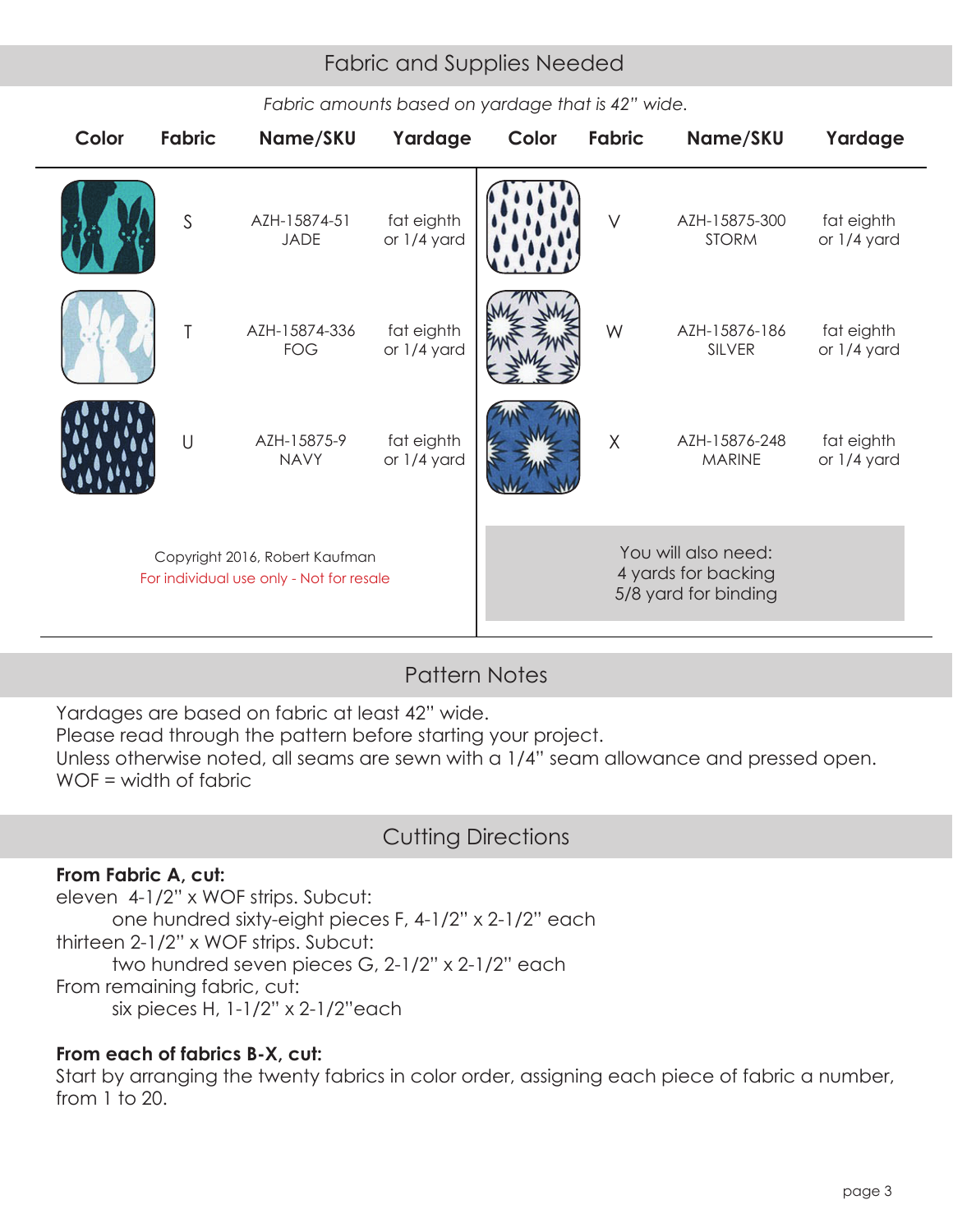From Fabrics 1 - 6, 8 - 12, 14 - 19, and 21-22, cut the following pieces, which will be used to make two blocks from each fabric: four pieces A, 2-1/2" x 2-1/2" each four pieces B, 2-1/2" x 6-1/2" each four pieces C, 2-1/2" x 4-1/2" each

From Fabric 23, cut the following pieces, which will be used to make one block from this fabric:

two pieces A, 2-1/2" x 2-1/2" each two pieces B, 2-1/2" x 6-1/2" each two pieces C, 2-1/2" x 4-1/2" each

From Fabrics 7, 13, and 20, cut the following pieces, which will be used to make two half blocks from each fabric:

two pieces C, 2-1/2" x 4-1/2" each four pieces D, 2-1/2" x 3-1/2" each four pieces E, 2-1/2" x 1-1/2" each



#### Woven Blocks

| <b>Piece</b> | Number to Cut | Size of Cut Pieces     |
|--------------|---------------|------------------------|
|              |               | $2-1/2" \times 2-1/2"$ |
|              |               | $6-1/2" \times 2-1/2"$ |
| ⊂            |               | $4-1/2" \times 2-1/2"$ |
|              |               | $4-1/2" \times 2-1/2"$ |
|              |               | $2-1/2" \times 2-1/2"$ |

The finished block (not including seam allowance) will measure 10" wide x 10" tall. This chart includes a summary of the pieces needed to make each block. The diagram of the finished block shows where each piece will go. The dimensions of each piece are listed width x height.

You will need a total of thirty-nine blocks to make the quilt.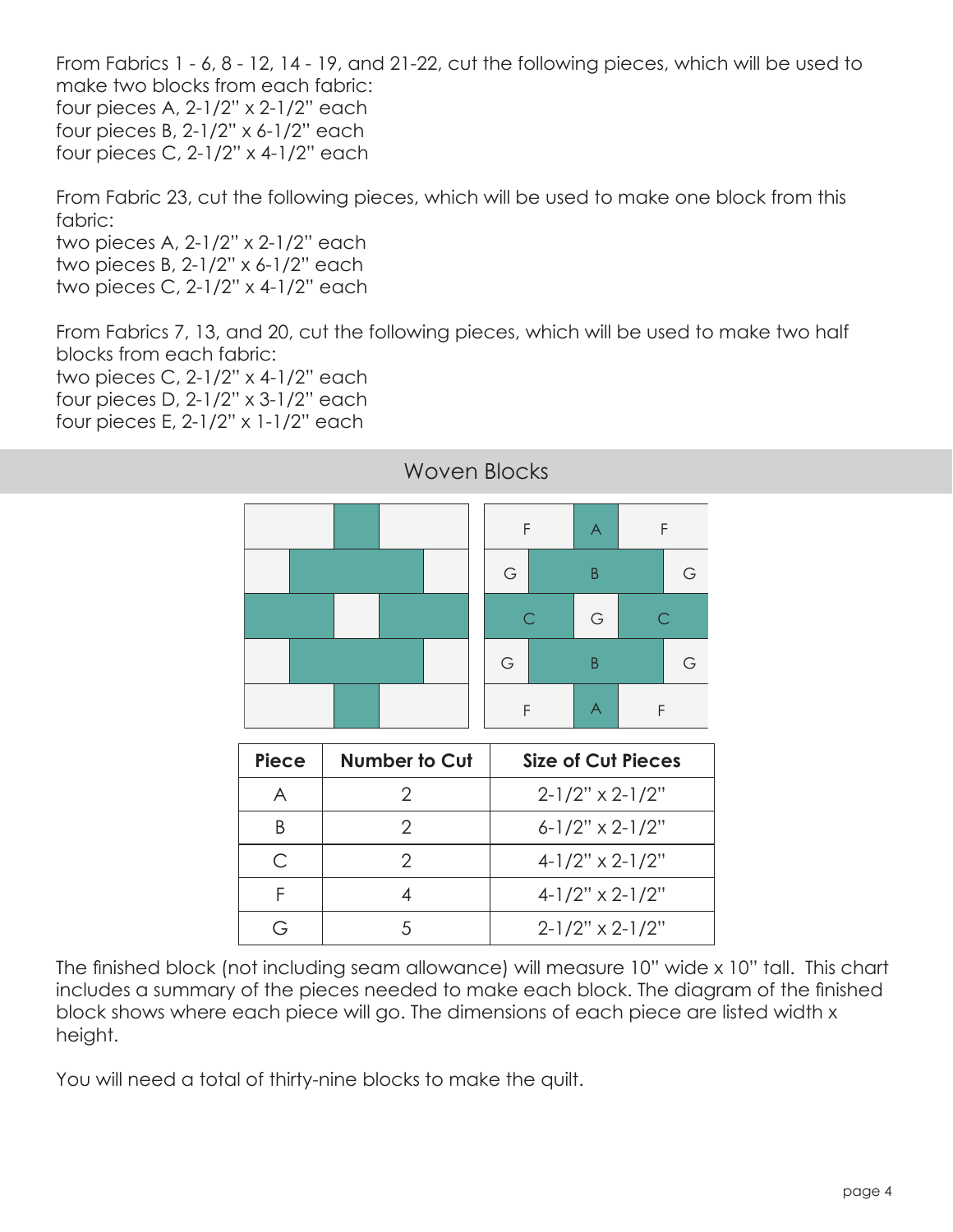



LEFT HALF block diagram



| <b>Piece</b> | <b>Number to Cut</b> | Size of Cut Pieces         |
|--------------|----------------------|----------------------------|
| C            |                      | $4-1/2" \times 2-1/2"$     |
|              | 2                    | $3-1/2" \times 2-1/2"$     |
| F.           |                      | $1 - 1/2$ " x 2-1/2"       |
| F            | 2                    | $4-1/2" \times 2-1/2"$     |
| G            |                      | $2-1/2" \times 2-1/2"$     |
|              |                      | $1 - 1/2" \times 2 - 1/2"$ |

The finished half block (not including seam allowance) will measure 5" wide x 10" tall. This chart includes a summary of the pieces needed to make each block. The diagram of the finished block shows where each piece will go. The dimensions of each piece are listed width x height.

Left Half Blocks and Right Half Blocks are made using identical sets of cut pieces. You will need three Left Half Blocks and three Right Half Blocks for the quilt.



#### Making the Blocks

**Step 1:** Starting with Fabric 1, arrange two pieces A, two pieces B, and two pieces C with four background fabric pieces F and five pieces G in five rows, as shown in the Block Assembly Diagram. Sew together the pieces in each row and sew the rows together to finish the Block. At this stage (before being sewn into the quilt) the block should measure 10-1/2" x 10-1/2".

Repeat to make a second block from Fabric 1.

**Step 2:** Repeat Step 1 with fabrics 2 - 6, 8 - 12, 14 - 19, and 21-22, making two Blocks from each fabric.

**Step 3:** Repeat the first part of Step 1 with fabric 23 to make one Block from this fabric.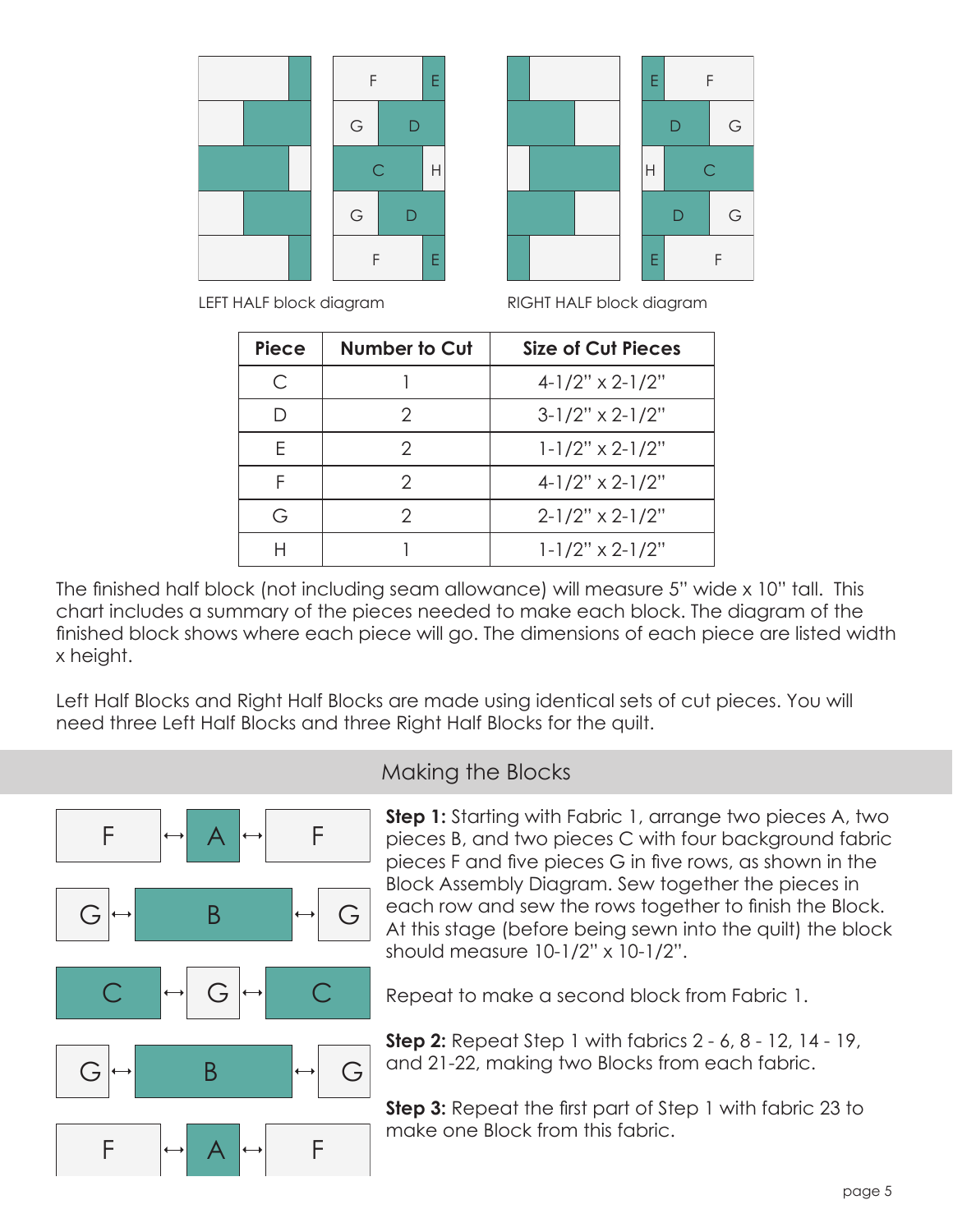

LEFT HALF block assembly diagram

**Step 4:** Using the pieces cut from Fabric 7, arrange one piece C, two pieces D, and two pieces E with two background fabric pieces F, two pieces G, and one piece H in five rows, as shown in the Left Half Block Assembly Diagram. Sew together the pieces in each row and sew the rows together to finish the Left Half Block. At this stage (before being sewn into the quilt) the half block should measure 5-1/2" x 10-1/2".



RIGHT HALF block assembly diagram

**Step 5:** Use a set of fabric pieces identical to those used in Step 4, but refer to the Right Half Block Assembly Diagram to make a Right Half Block that is a mirror-image of the Left Half Block you made in Step 4. At this stage (before being sewn into the quilt) the half block should measure 5-1/2" x 10-1/2".

**Step 6:** Repeat Steps 4 and 5 with Fabrics 13 and 20, making one Left Half Block and one Right Half Block from each fabric.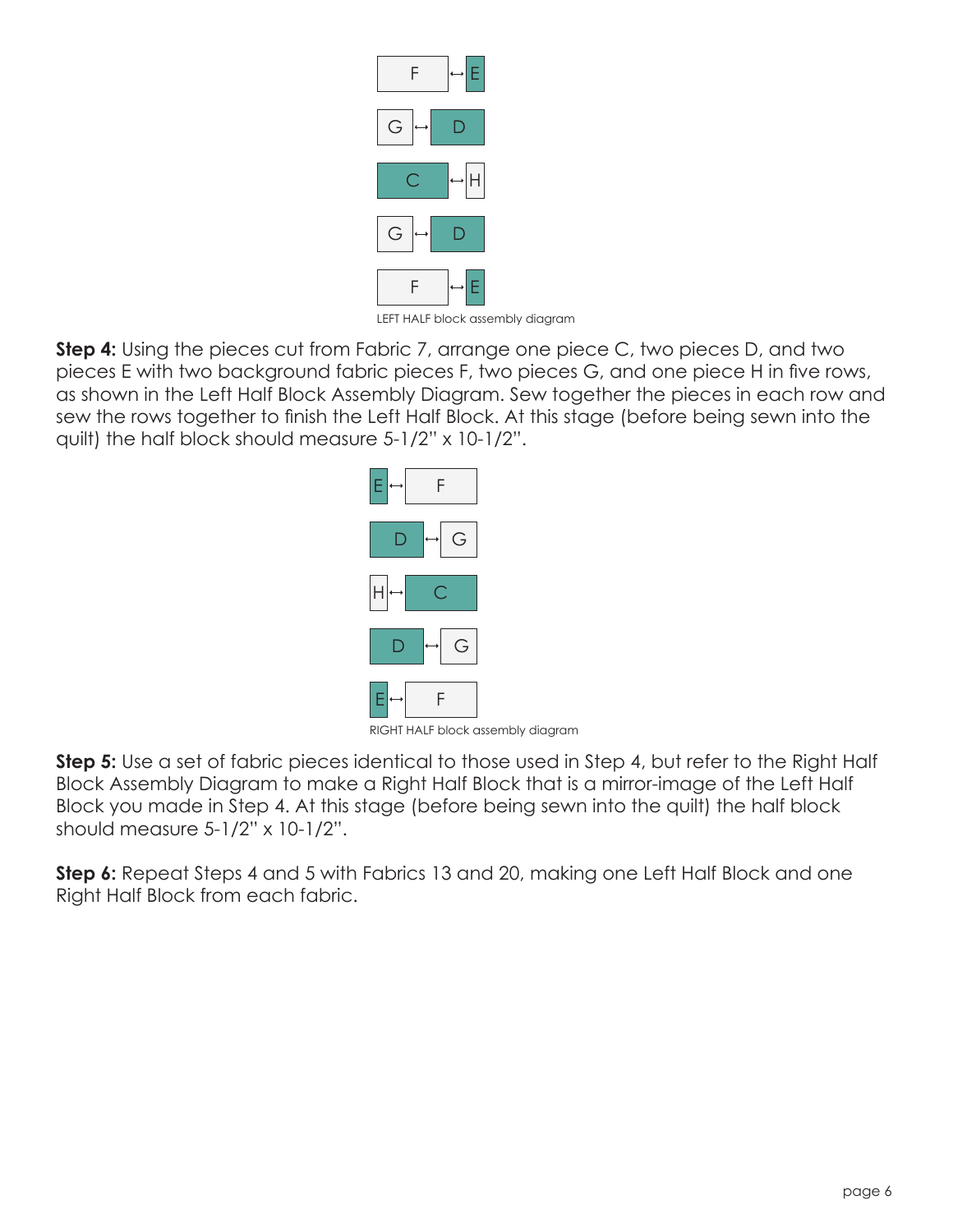Making the Quilt Top and Finishing the Quilt



Block Layout Guide

**Step 1:**Refer to the Block Layout Guide to arrange the Blocks and Half Blocks in seven rows. (The numbers on the chart refer to the twenty-three different fabrics used to make the blocks.) Rows 1, 3, 5, and 7 include 6 Blocks each. Rows 2, 4, and 6 include 5 Blocks and 2 Half Blocks each.